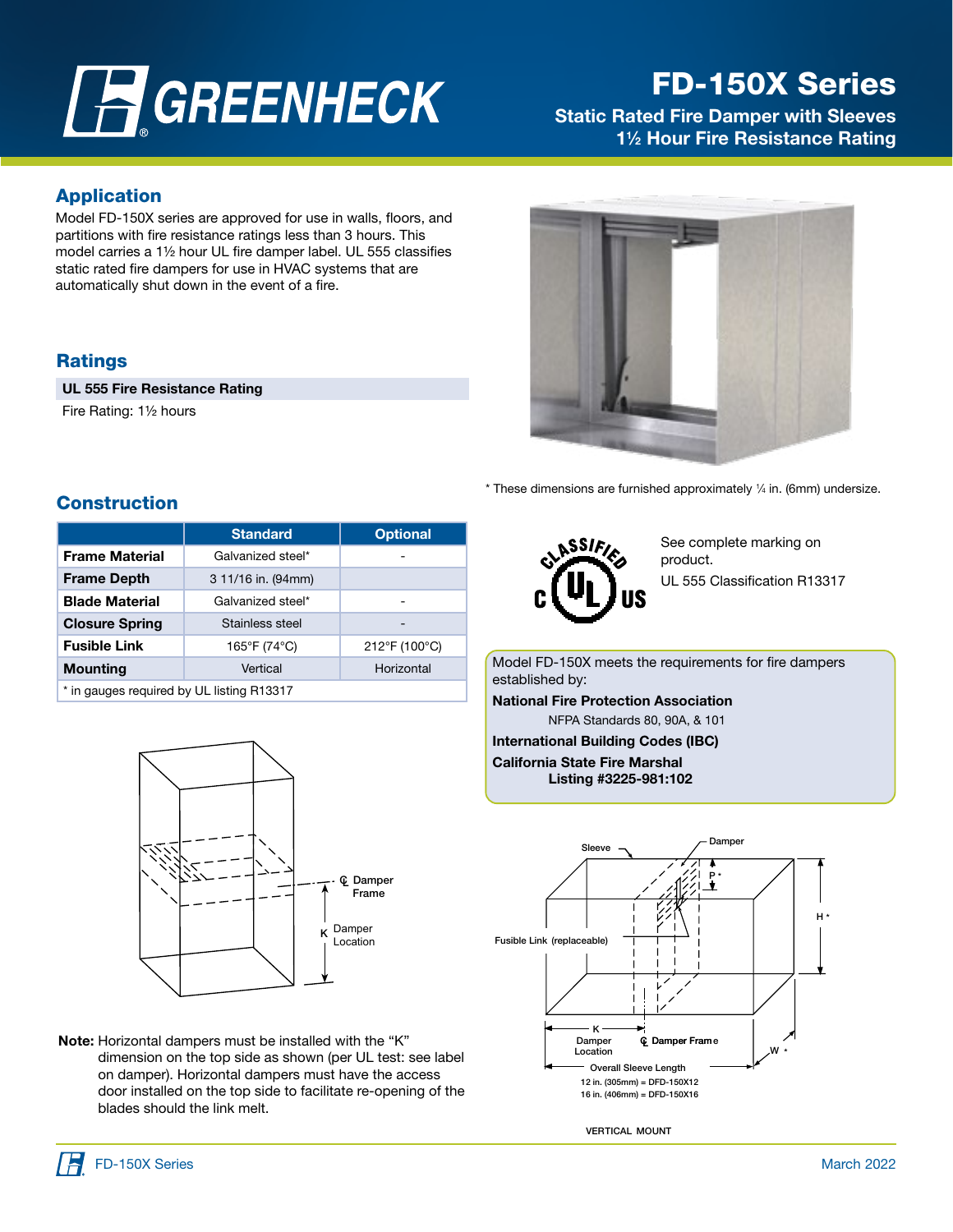# Options and Accessories

- POC [Retaining angles](https://content.greenheck.com/public/DAMProd/Original/10002/POC_submittal.pdf)
- Transitions: A, B

### Document Links



[Installation Instructions](https://content.greenheck.com/public/DAMProd/Original/10001/481324CurtainFireDampers_iom.pdf) **Installation Instructions [Life Safety Damper Catalog](https://content.greenheck.com/public/DAMProd/Original/10015/LifeSafetyDampers_catalog.pdf)** 



#### [Damper Product Selection Guide](https://content.greenheck.com/public/DAMProd/Original/10002/InteractiveDamperSelectionGuide.pdf)



**[Specifications](https://content.greenheck.com/public/DAMProd/Original/10002/FDXSeries_spec.rtf)** 



**[Installation Solutions for Life Safety Dampers](https://content.greenheck.com/public/DAMProd/Original/10011/Install_LifeSafetyDampers_trifold.pdf)** 

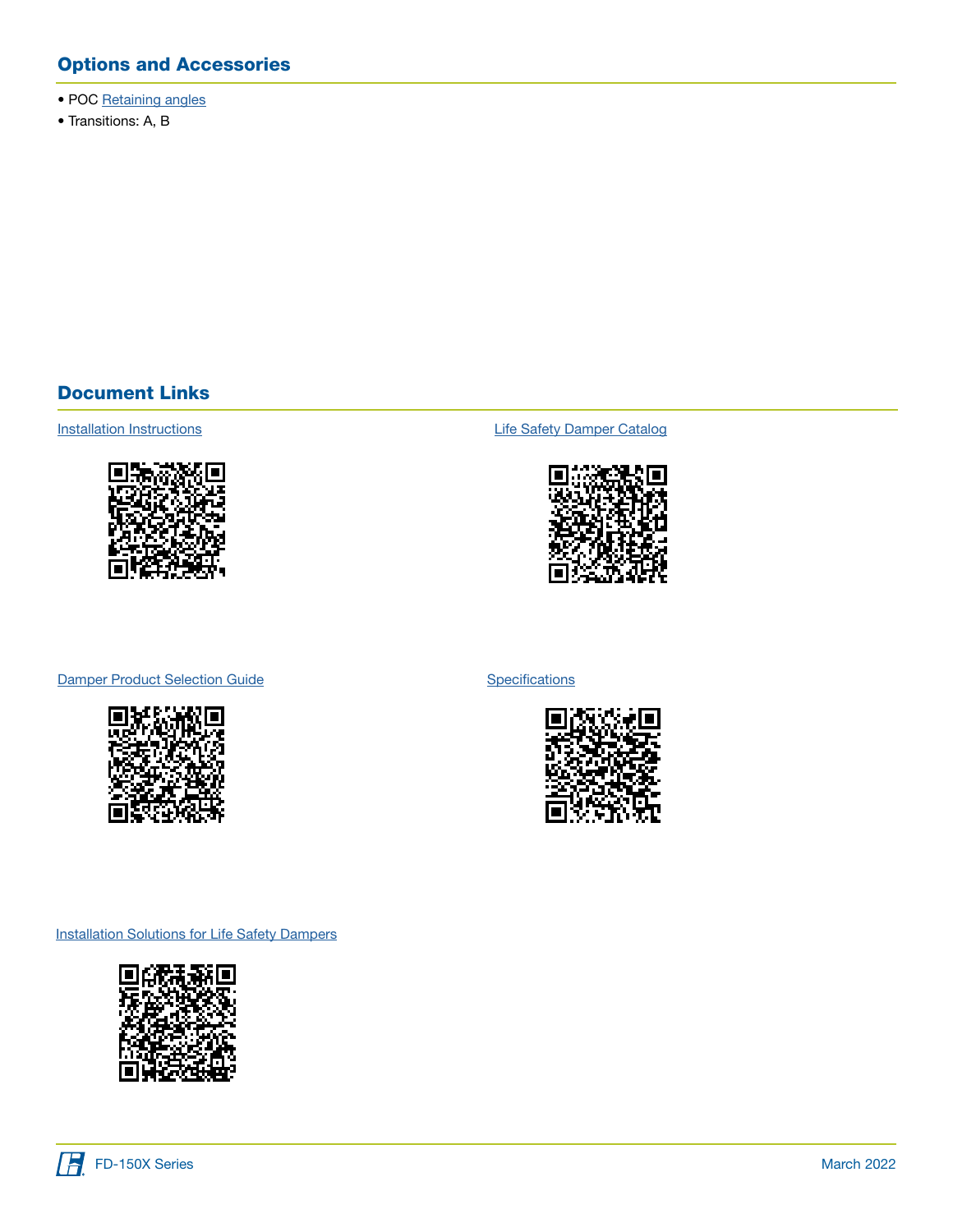# Type A & B

FD-150X series are supplied as single section only.

The following chart and illustrations show minimum and maximum damper section size and assembly configurations for multi-section dampers.

## Size Limitations

|                | <b>Type A</b>                 | <b>Type B</b>        |  |
|----------------|-------------------------------|----------------------|--|
| <b>Inches</b>  | <b>Vertical or Horizontal</b> |                      |  |
| (mm)           | <b>Single Section</b>         |                      |  |
| <b>Minimum</b> | 8 x 8                         | 8 x 6                |  |
|                | $(203 \times 203)$            | $(203 \times 152)$   |  |
| <b>Maximum</b> | 48 x 48                       | 48 x 42              |  |
|                | $(1219 \times 1219)$          | $(1219 \times 1067)$ |  |

Installation of sizes larger than the maximum shown requires approval of the authority having jurisdiction.



#### Type A



#### Maximum Single Section Dimensions Type B



#### Type B



#### Type B Overall Damper Dimensions

| H*       | $0*$     |
|----------|----------|
| 3(76)    | 5 (127)  |
| 4 (102)  | 6 (152)  |
| 5 (127)  | 7 (178)  |
| 6 (152)  | 8 (203)  |
| 7 (178)  | 9 (229)  |
| 8 (203)  | 10 (254) |
| 9 (229)  | 11 (279) |
| 10 (254) | 12 (305) |
| 11 (279) | 13 (330) |
| 12 (305) | 14 (356) |
| 13 (330) | 15 (381) |
| 14 (356) | 16 (406) |
| 15 (381) | 18 (457) |
| 16 (406) | 19 (483) |
| 17 (432) | 20 (508) |
| 18 (457) | 21 (533) |
| 19 (483) | 22 (559) |
| 20 (508) | 23 (584) |
| 21 (533) | 24 (610) |
| 22 (559) | 26 (660) |

\* Dimensions are in inches (mm). These dimensions are furnished approximately 1 ⁄4 in. (6mm) undersize.